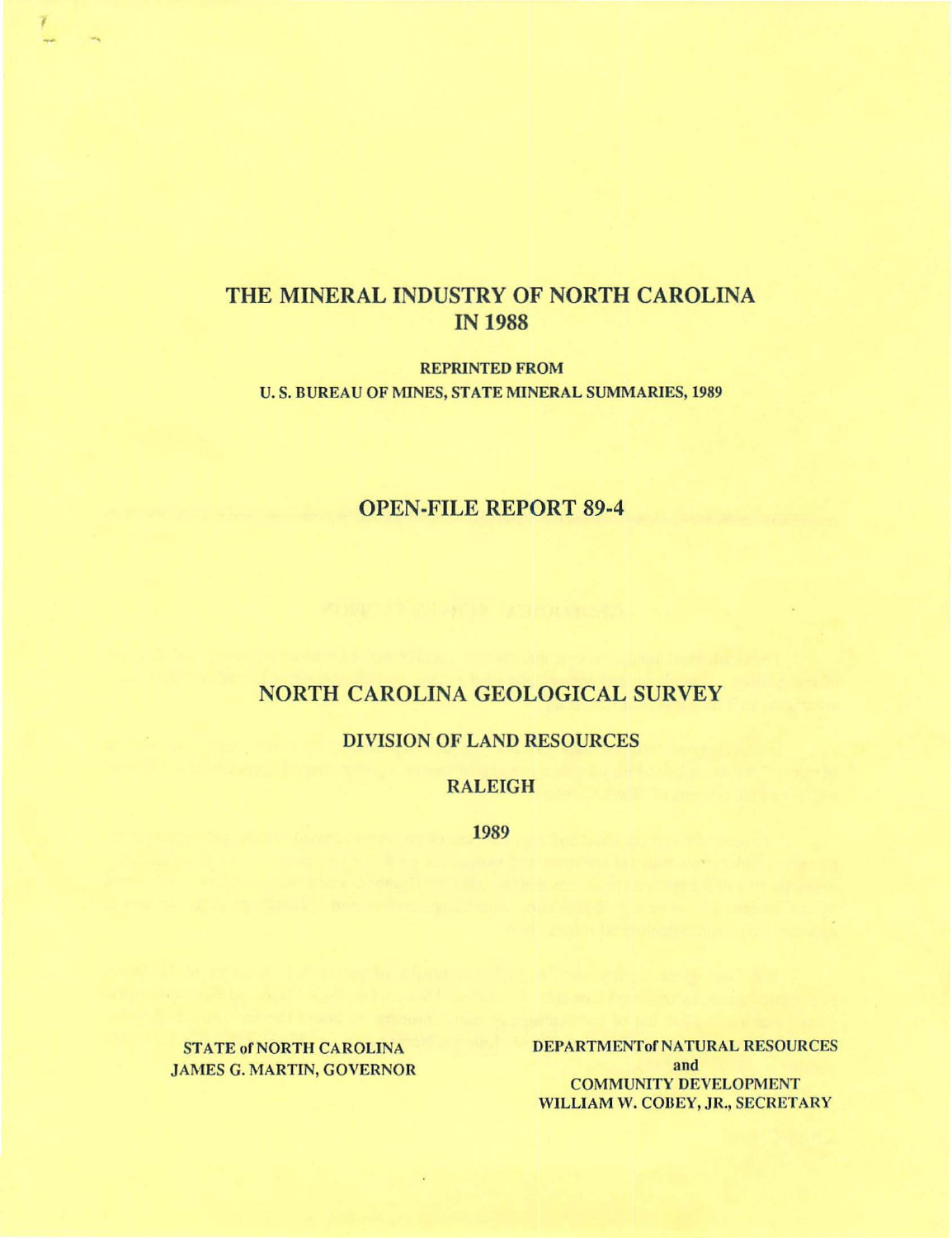### **GEOLOGICAL SURVEY SECTION**

The Geological Survey section shall by law"...make such examination, survey and mapping of the geology, mineralogy and topography of the state, including their industrial and economic utilization as it may consider necessary."

In carrying out its duties under this law, the section promotes the wise conservation and use of mineral resources by industry, commerce, agriculture and governmental agencies for the general welfare of the citizens of North Carolina.

The section conducts basic and applied research projects in environmental geology, mineral resource exploration, mineral statistics and systematic geologic mapping. Services constitute a major portion of the section's activities and include identifying rock and mineral samples submitted by the citizens of the state and providing consulting services and specially prepared reports to agencies that require geological information.

The Geological Survey section publishes results of research in a series of Bulletins, Economic Papers, lnfonnation Circulars, Educational Series, Geologic Maps and Special Publications. For a complete list of publications or more infonnation about the section please write: Geological Survey section, P.O. Box 27687, Raleigh, North Carolina 27611-7687. The telephone number is: (919) 733-2423.

Jeffrey C. Reid Chief Geologist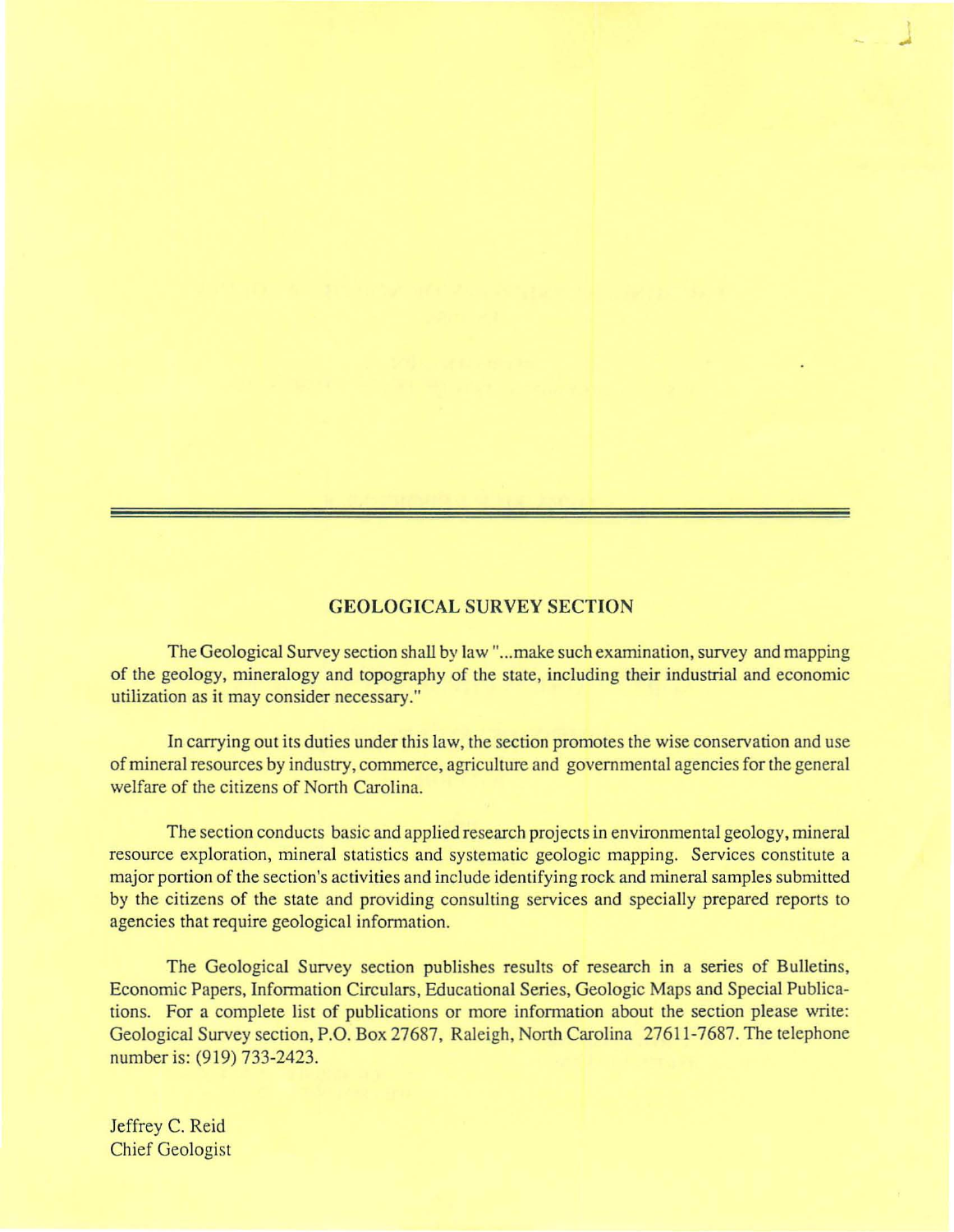

;

# NORTH CAROLINA

For information call Doss H. White, Jr. Annual, Preliminary Telephone: 205-759-9466

#### 1HB MINERAL INDUSTRY OF NOR1H CAROIJNA IN 1988

In 1988, the nonfuel mineral industry in North Carolina produced an estimated 5523 million of mineral commodities. This eclipsed the former mineral value record set in 1987 by \$46 million. The State ranked 19th in total nonfuel mineral production, and 12th in industrial mineral output. North Carolina continued to lead the Nation in the output of feldspar, lithium minerals, scrap mica, olivine, and pyrophyllite; ranked second in phosphate rock production; and ranked in the top five in clay and crushed granite output and sales.

In 1988, North Carolina's mineral production exceeded the 5500 million mark for the first time. During the year the sale of construction mineral commodities, clay, construction sand and gravel, and crushed stone, accounted for slightly over 60% of the State's mineral value. Sales of the three construction mineral commodities exceeded the 1987 level by 536 million, reflecting strong activity in the construction sector.

During 1988, two companies were active in metals exploration. a titanium melting firm announced plans to increase capacity by 60%, and the State's two steel mills agreed to a joint effort to develop continuous steelmaking technology for basic oxygen furnaces.

Texasgulf Inc. announced plans to construct a 520 million waste water treatment plant at its phosphate rock mining and processing complex in Beaufort County and began work on a phosphoric acid plant. The company began stripping overburden with bucket wheel excavators at its phosphate rock mine, the first such application in the Eastern United States. One clay company completed a major expansion to produce tile while a second began work on a tile plant.

Exploration. The Portis Gold Mine near the community of Wood in Franklin County ceased operation in 1936. The pricc of gold in 1988 made the reopening of the mine a distinct possibility, and Texasgulf Minerals and Metals Inc. of Golden, CO, conducted an exploration program at the mine site during the year.

Niagara Capital Corp. of Vancover, British Columbia, completed its exploration program at the Silver Hill Mine in Davidson County and the company applied for a mining permit. The mine was a polymetallic producer in the early part of the century.

Environment. The community of Hillsboro was investigating a plan to pump the town's waste water through a textile plant and Piedmont Minerals Co.'s pyrophyllite processing plant prior to returning it to the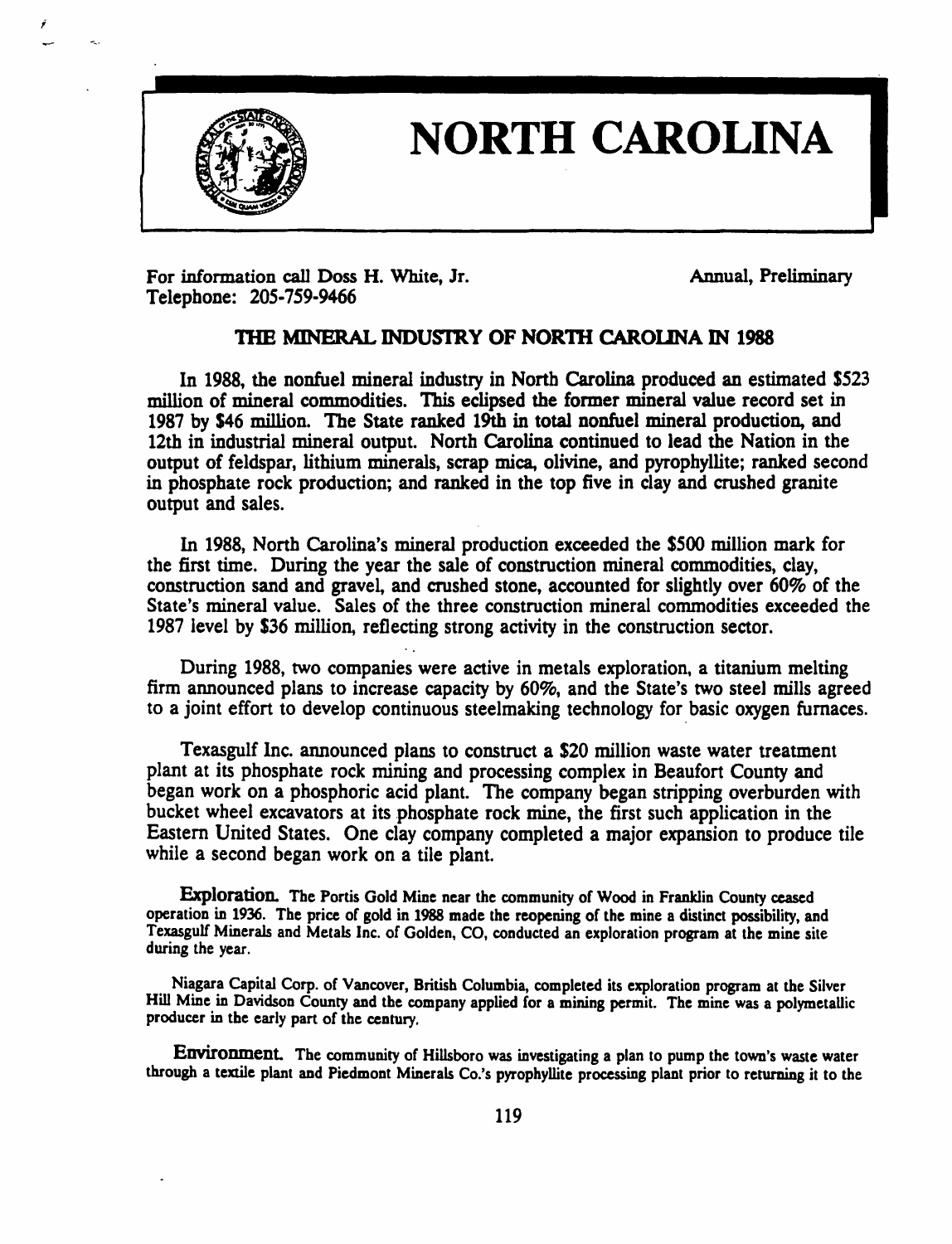town's waste water treatment plant. If adopted, the plan would curtail water usage from the Eno River by 500,000 gallons per day, and the reprosessing could remove dyes from the textile waste water that were previously released into the river.

ہ ۔

Texasgulf Inc., the State's only phosphate rock producer, announced plans to spend an estimated S20 million to install a waste water recycling system at its 3,OOO-acre mine and fertilizer manufacturing complex near Aurora in Beaufort County. Water discharge from the complex is alleged to have caused fish kills as well as skin disorders on fish and crabs.

At yearend, Texasgulf applied for a permit from the U.S. Corps of Engineers to mine 234 acres of wetlands near its present operations. Opponents of the mining plan claimed that the permit would be preferential treatment for big business.

Legislation and Government Programs. Appalachian State University held a teachers' workshop on "mine reclamation and mining and mineral resources." The project was funded by a \$10,000 grant from the Mathematics and Science Education Network. Appalachian State was one of five network centers receiving monetary support for the workshops.

The front plaza of the \$12 million Natural Resources Research Center under construction at the North Carolina State University in Raleigh will contain a 62-foot long geologic map of the State. The map will contain 14 different rock types depicting the major geologic belts underlying the State. The project will cost \$82,000.

Review by Nonfuel Mineral Commodities. Crushed stone, phosphate rock, and lithium minerals were the three principal mineral commodities produced in North Carolina. The combined value of these three accounted for over three-fourths of the State's mineral value in 1988.

Although the crushed stone industry added \$227 million to the State's economy, citizens groups actively opposed all new quarry plans announced· during tbe year. In 1988, approximately one dozen new or reactivated quarry plans were in some stage of litigation.

At yearend, Texasgulf Inc. was in the process of revising overburden removal methods at its phosphate mine on the State's east coast. Bucket wheel excavators (BWE) were replacing dredges used since the mine opened in the 1950's. The BWE's, obtained when Texasgulf purchased North Carolina Phosphate Corp., require less electricity to operate and arc easier to maintain than dredges. Overburden removal with the BWE's requires less stripping ahead of mining tban with the dredgcs; the BWE's and associated conveyer system are designed to move 18 million cubic yards of overburden annually.

Construction began on a high purity phosphoric acid plant to be completed in tbe fall of 1989. The facility is a joint venture with Albright & Wilson and the Olin Corp. Texasgulf will construct and operate the plant using Albright &. Wilson technology, and Olin will use much of the acid at its Joliet, IL, plant for the production of feed supplements and cleaning compounds.

Foote Mineral Co.'s mine and lithium beneficiation complex at Kings Mountain was purchased by Cyprus Minerals Co. The new company, Cyprus Speciality Materials-Foote Minerals, produced a limited amount of lithium concentrate during 1988.

Mannington Ceramic Tile, a subsidiary of Mannington Mills Inc., began production of monocottura tile at its Mt. Gilead plant. The title is made from local common day and ball clay from other southeastern States. Monocottura, a single-fired, glazed ceramic tile, is used primarily for indoor floors in both residential and commercial application. The single kiln expansion, completed in November, has an annual capacity of 12 million square feet of monocottura.

Summitville Tiles Inc., an Ohio-based manufacturer of commercial and residential tile, broke ground in August for a 160,OOO-square-foot plant in western North Carolina near Glen Alpine, Burke County. Scheduled for operation by late 1989, the two continuous-roller-hearth-kiln facility is designed to produce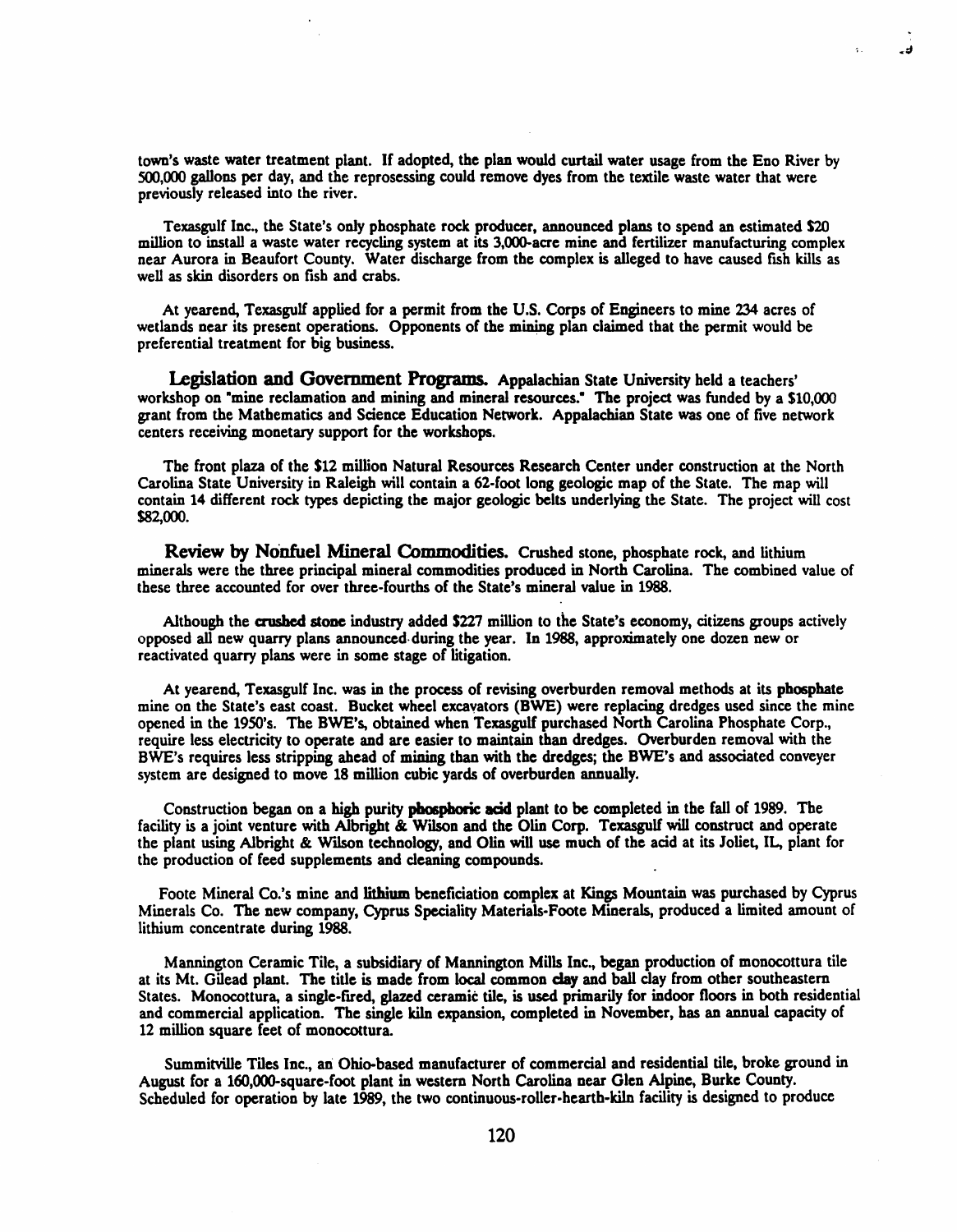#### 21,000 feet of glazed tile per day.

Applied Industrial Minerals Corp. (AIMCOR) closed its Addie olivine mine near Sylva, leaving the Dry Brook mine near Green Mountain as the State's only olivine operation. Three other olivine mines have closed since 1984, primarily because of foreign competition. During the year AIMCOR entered into an agreement with a Norwegian firm to market Norway-produced olivine in North America.

The Pressley gem mine north of Canton produced "the largest blue sapphire in the world," 1,024 carats. The gem, termed the Southern Star, has been valued at \$1 million. The two men who discovered the sapphire paid \$2.00 each to dig for gems at the Pressley mine.

Renewed activity at the closed Silver Hill gold, silver, lead, zinc, and copper mine in southern Davidson County kindled local residents concern. Development plans by Niarara Capital Corp. of Canada were discussed at a citizens meeting in June. A permit was pending at yearend.

Teledyn Alvac, a subsidiary of Teledyne Inc., announced plans to install a plasma cold-hearth melting system at its Monroe plant. The new system will boost titanium melting capacity by 60%, and is scheduled for operation by the third quarter of 1989. The company began operation of two vacuum-arc remelting furnaces at the Monroe facility during the year.

Florida Steel Corp. and Nucor Corp., the State's two steel producers, agreed to share information on technology designed to apply continuous steelmaking to basic oxygen furnaces. A savings of \$10 to \$15 per ton could result from a successful continuous steelmaking operation. A prototype of the process was retrofitted to Nucor's minimill at Darlington, but was deactivated after a year because of problems. Most problems were due to the retrofit. Florida Steel is constructing a "greenfields" facility at Charlotte, which is expected to remedy the retrofit problems experienced by Nucor.

International Garnet Abrasives Inc. (IGA) of New Bern began operating two garnet processing plants and started construction of a third.